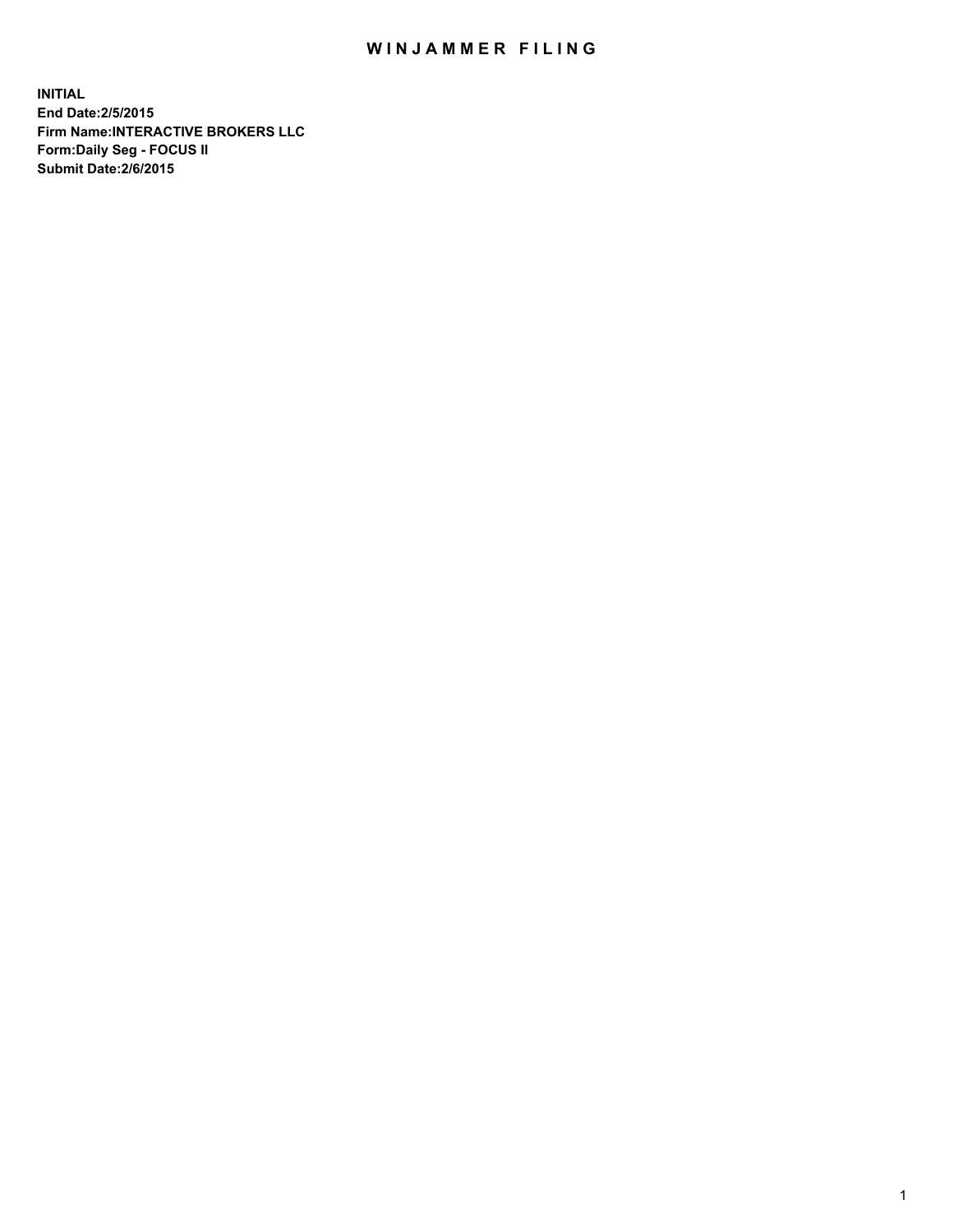## **INITIAL End Date:2/5/2015 Firm Name:INTERACTIVE BROKERS LLC Form:Daily Seg - FOCUS II Submit Date:2/6/2015 Daily Segregation - Cover Page**

| Name of Company<br><b>Contact Name</b>                                            | <b>INTERACTIVE BROKERS LLC</b><br><b>Michael Ellman</b> |
|-----------------------------------------------------------------------------------|---------------------------------------------------------|
| <b>Contact Phone Number</b>                                                       | 203-422-8926                                            |
| <b>Contact Email Address</b>                                                      | mellman@interactivebrokers.co                           |
|                                                                                   |                                                         |
|                                                                                   | $\underline{\mathbf{m}}$                                |
| FCM's Customer Segregated Funds Residual Interest Target (choose one):            |                                                         |
| a. Minimum dollar amount: ; or                                                    | $\overline{\mathbf{0}}$                                 |
| b. Minimum percentage of customer segregated funds required:% ; or                | 0                                                       |
| c. Dollar amount range between: and; or                                           | 155,000,000 245,000,000                                 |
| d. Percentage range of customer segregated funds required between:% and%.         | 00                                                      |
| FCM's Customer Secured Amount Funds Residual Interest Target (choose one):        |                                                         |
| a. Minimum dollar amount: ; or                                                    | $\overline{\mathbf{0}}$                                 |
| b. Minimum percentage of customer secured funds required:% ; or                   | 0                                                       |
| c. Dollar amount range between: and; or                                           | 80,000,000 120,000,000                                  |
| d. Percentage range of customer secured funds required between:% and%.            | 00                                                      |
|                                                                                   |                                                         |
| FCM's Cleared Swaps Customer Collateral Residual Interest Target (choose one):    |                                                         |
| a. Minimum dollar amount: ; or                                                    | $\overline{\mathbf{0}}$                                 |
| b. Minimum percentage of cleared swaps customer collateral required:% ; or        | $\underline{\mathbf{0}}$                                |
| c. Dollar amount range between: and; or                                           | 0 <sub>0</sub>                                          |
| d. Percentage range of cleared swaps customer collateral required between:% and%. | 0 <sub>0</sub>                                          |
|                                                                                   |                                                         |
| Current ANC:on                                                                    | 2,376,202,117 05-FEB-2015                               |
| <b>Broker Dealer Minimum</b>                                                      | 278,529,691                                             |
| Debit/Deficit - CustomersCurrent AmountGross Amount                               |                                                         |
| Domestic Debit/Deficit                                                            | 4,472,213                                               |
| Foreign Debit/Deficit                                                             | 8,305,8980                                              |
| Debit/Deficit - Non CustomersCurrent AmountGross Amount                           |                                                         |
| Domestic Debit/Deficit                                                            | 0 <sub>0</sub>                                          |
| Foreign Debit/Deficit                                                             | 0 <sub>0</sub>                                          |
| Proprietary Profit/Loss                                                           |                                                         |
| Domestic Profit/Loss                                                              | $\overline{\mathbf{0}}$                                 |
| Foreign Profit/Loss                                                               | $\underline{\mathbf{0}}$                                |
| Proprietary Open Trade Equity<br>Domestic OTE                                     |                                                         |
|                                                                                   | <u>0</u>                                                |
| Foreign OTE                                                                       | <u>0</u>                                                |
| <b>SPAN</b><br><b>Customer SPAN Calculation</b>                                   |                                                         |
| Non-Customer SPAN Calcualation                                                    | 1,118,254,868                                           |
| <b>Proprietary Capital Charges</b>                                                | 38,804,682                                              |
| Minimum Dollar Amount Requirement                                                 | <u>0</u><br>20,000,000 [7465]                           |
| Other NFA Dollar Amount Requirement                                               | 21,882,417 [7475]                                       |
|                                                                                   |                                                         |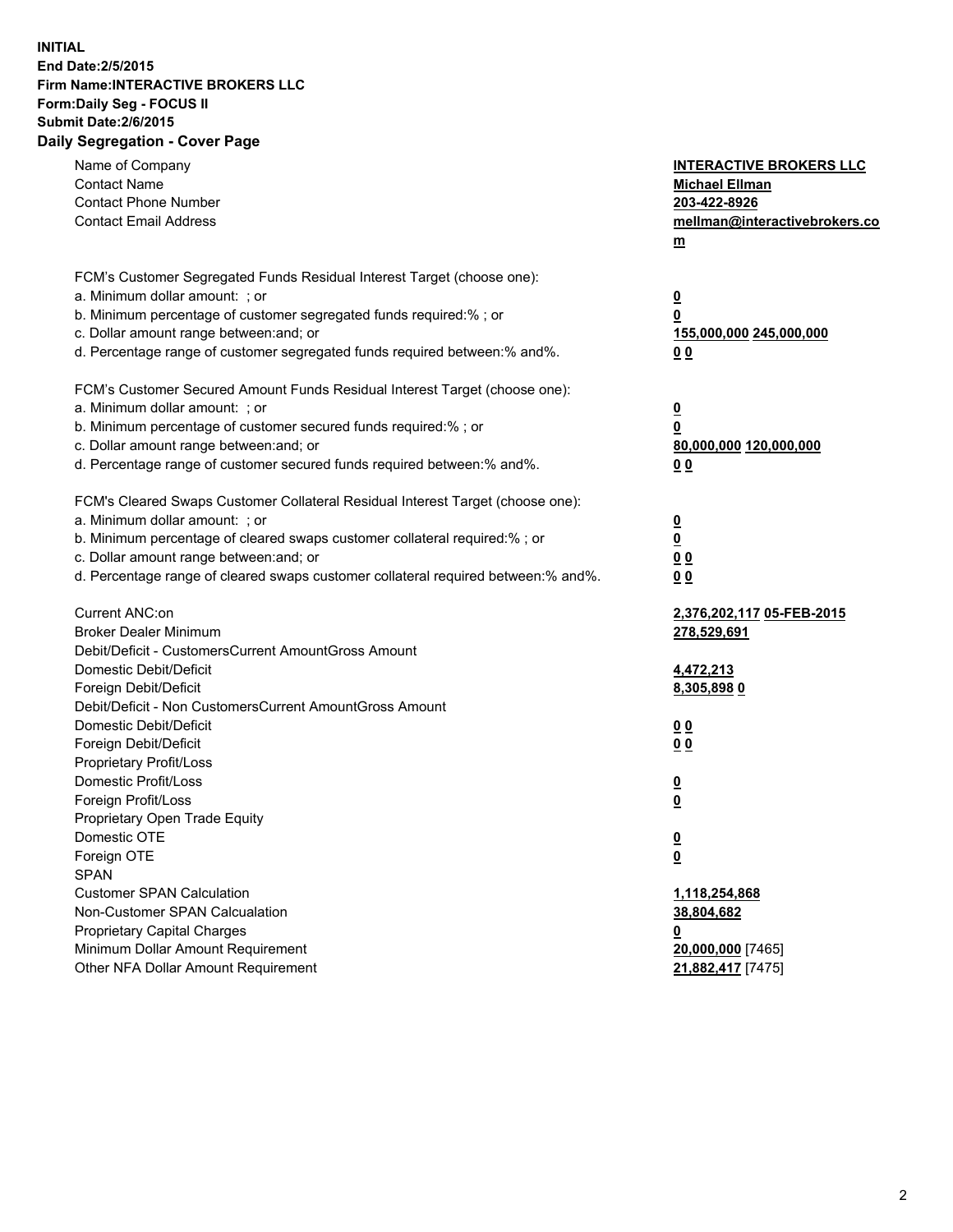## **INITIAL End Date:2/5/2015 Firm Name:INTERACTIVE BROKERS LLC Form:Daily Seg - FOCUS II Submit Date:2/6/2015 Daily Segregation - Secured Amounts**

|     | Dany Ocgregation - Oceanea Annoanta                                                                        |                                   |
|-----|------------------------------------------------------------------------------------------------------------|-----------------------------------|
|     | Foreign Futures and Foreign Options Secured Amounts                                                        |                                   |
|     | Amount required to be set aside pursuant to law, rule or regulation of a foreign                           | $0$ [7305]                        |
|     | government or a rule of a self-regulatory organization authorized thereunder                               |                                   |
| 1.  | Net ledger balance - Foreign Futures and Foreign Option Trading - All Customers                            |                                   |
|     | A. Cash                                                                                                    | 358,128,109 [7315]                |
|     | B. Securities (at market)                                                                                  | $0$ [7317]                        |
| 2.  | Net unrealized profit (loss) in open futures contracts traded on a foreign board of trade                  | 14,810,992 [7325]                 |
| 3.  | Exchange traded options                                                                                    |                                   |
|     | a. Market value of open option contracts purchased on a foreign board of trade                             | 151,748 [7335]                    |
|     | b. Market value of open contracts granted (sold) on a foreign board of trade                               | -36,850 [7337]                    |
| 4.  | Net equity (deficit) (add lines 1.2. and 3.)                                                               | 373,053,999 [7345]                |
| 5.  | Account liquidating to a deficit and account with a debit balances - gross amount                          | 8,305,898 [7351]                  |
|     | Less: amount offset by customer owned securities                                                           | 0 [7352] 8,305,898 [7354]         |
| 6.  | Amount required to be set aside as the secured amount - Net Liquidating Equity                             | 381, 359, 897 [7355]              |
|     | Method (add lines 4 and 5)                                                                                 |                                   |
| 7.  | Greater of amount required to be set aside pursuant to foreign jurisdiction (above) or line                | 381,359,897 [7360]                |
|     | 6.                                                                                                         |                                   |
|     | FUNDS DEPOSITED IN SEPARATE REGULATION 30.7 ACCOUNTS                                                       |                                   |
| 1.  | Cash in banks                                                                                              |                                   |
|     | A. Banks located in the United States                                                                      | 386,933,657 [7500]                |
|     | B. Other banks qualified under Regulation 30.7                                                             | 0 [7520] 386,933,657 [7530]       |
| 2.  | Securities                                                                                                 |                                   |
|     | A. In safekeeping with banks located in the United States                                                  | $0$ [7540]                        |
|     | B. In safekeeping with other banks qualified under Regulation 30.7                                         | 0 [7560] 0 [7570]                 |
| 3.  | Equities with registered futures commission merchants                                                      |                                   |
|     | A. Cash                                                                                                    | $0$ [7580]                        |
|     | <b>B.</b> Securities                                                                                       | $0$ [7590]                        |
|     | C. Unrealized gain (loss) on open futures contracts                                                        | $0$ [7600]                        |
|     | D. Value of long option contracts                                                                          | $0$ [7610]                        |
|     | E. Value of short option contracts                                                                         | 0 [7615] 0 [7620]                 |
| 4.  | Amounts held by clearing organizations of foreign boards of trade                                          |                                   |
|     | A. Cash                                                                                                    | $0$ [7640]                        |
|     | <b>B.</b> Securities                                                                                       | $0$ [7650]                        |
|     | C. Amount due to (from) clearing organization - daily variation                                            | $0$ [7660]                        |
|     | D. Value of long option contracts                                                                          | $0$ [7670]                        |
|     | E. Value of short option contracts                                                                         | 0 [7675] 0 [7680]                 |
| 5.  | Amounts held by members of foreign boards of trade                                                         |                                   |
|     | A. Cash                                                                                                    | 108,799,458 [7700]                |
|     | <b>B.</b> Securities                                                                                       | $0$ [7710]                        |
|     | C. Unrealized gain (loss) on open futures contracts                                                        | 654,689 [7720]                    |
|     | D. Value of long option contracts                                                                          | 151,745 [7730]                    |
|     | E. Value of short option contracts                                                                         | -36,850 [7735] 109,569,042 [7740] |
| 6.  | Amounts with other depositories designated by a foreign board of trade                                     | $0$ [7760]                        |
| 7.  | Segregated funds on hand                                                                                   | $0$ [7765]                        |
| 8.  | Total funds in separate section 30.7 accounts                                                              | 496,502,699 [7770]                |
| 9.  | Excess (deficiency) Set Aside for Secured Amount (subtract line 7 Secured Statement<br>Page 1 from Line 8) | 115,142,802 [7380]                |
| 10. | Management Target Amount for Excess funds in separate section 30.7 accounts                                | 80,000,000 [7780]                 |
| 11. | Excess (deficiency) funds in separate 30.7 accounts over (under) Management Target                         | <u>35,142,802</u> [7785]          |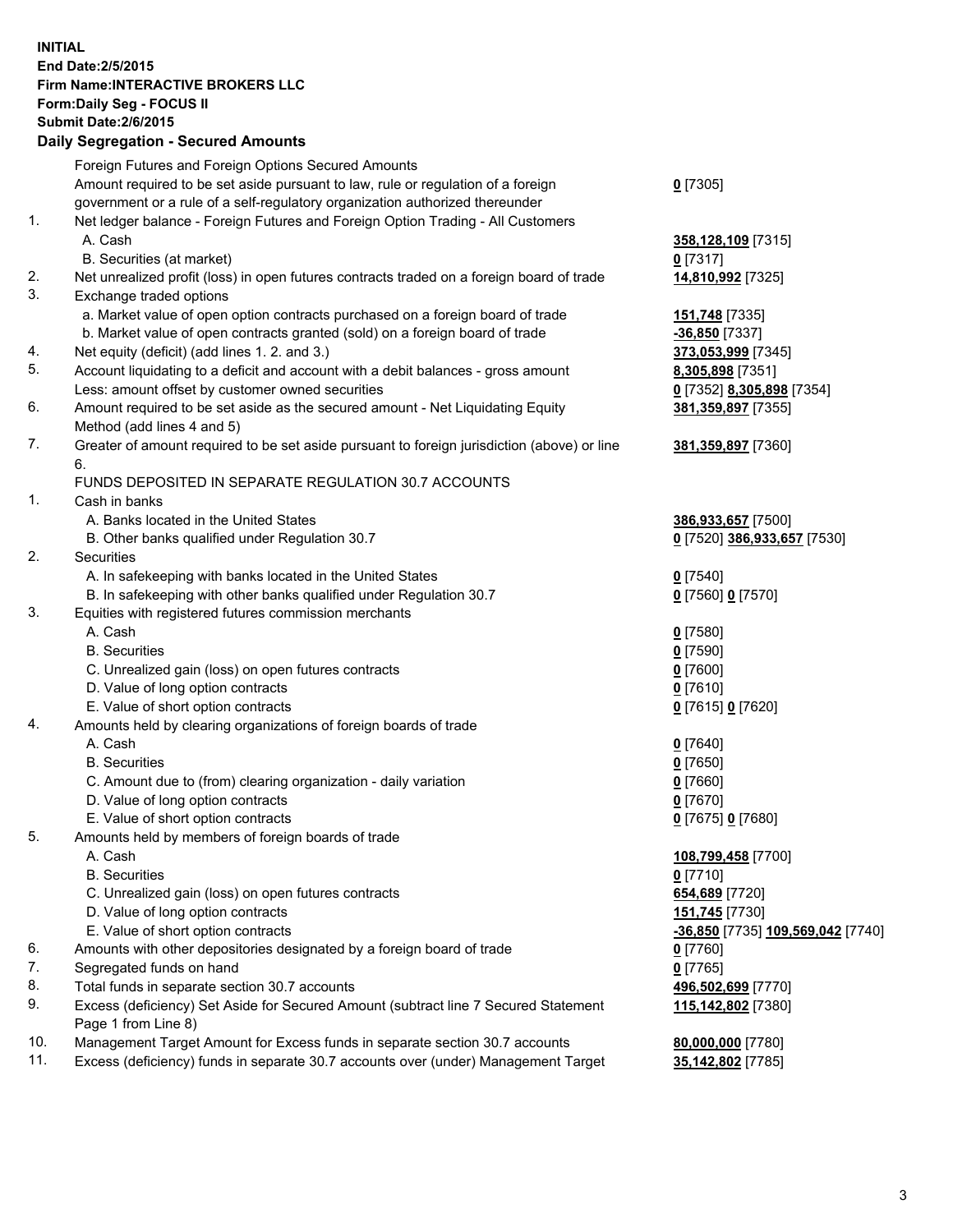**INITIAL End Date:2/5/2015 Firm Name:INTERACTIVE BROKERS LLC Form:Daily Seg - FOCUS II Submit Date:2/6/2015 Daily Segregation - Segregation Statement** SEGREGATION REQUIREMENTS(Section 4d(2) of the CEAct) 1. Net ledger balance A. Cash **2,424,789,696** [7010] B. Securities (at market) **0** [7020] 2. Net unrealized profit (loss) in open futures contracts traded on a contract market **-8,112,645** [7030] 3. Exchange traded options A. Add market value of open option contracts purchased on a contract market **118,346,083** [7032] B. Deduct market value of open option contracts granted (sold) on a contract market **-204,944,519** [7033] 4. Net equity (deficit) (add lines 1, 2 and 3) **2,330,078,615** [7040] 5. Accounts liquidating to a deficit and accounts with debit balances - gross amount **4,472,213** [7045] Less: amount offset by customer securities **0** [7047] **4,472,213** [7050] 6. Amount required to be segregated (add lines 4 and 5) **2,334,550,828** [7060] FUNDS IN SEGREGATED ACCOUNTS 7. Deposited in segregated funds bank accounts A. Cash **377,680,656** [7070] B. Securities representing investments of customers' funds (at market) **1,264,715,744** [7080] C. Securities held for particular customers or option customers in lieu of cash (at market) **0** [7090] 8. Margins on deposit with derivatives clearing organizations of contract markets A. Cash **9,596,399** [7100] B. Securities representing investments of customers' funds (at market) **100,034,605** [7110] C. Securities held for particular customers or option customers in lieu of cash (at market) **0** [7120] 9. Net settlement from (to) derivatives clearing organizations of contract markets **5,261,273** [7130] 10. Exchange traded options A. Value of open long option contracts **1,267,052** [7132] B. Value of open short option contracts **-11,906,702** [7133] 11. Net equities with other FCMs A. Net liquidating equity **-70,378,054** [7140] B. Securities representing investments of customers' funds (at market) **853,542,360** [7160] C. Securities held for particular customers or option customers in lieu of cash (at market) **0** [7170] 12. Segregated funds on hand **0** [7150] 13. Total amount in segregation (add lines 7 through 12) **2,529,813,333** [7180] 14. Excess (deficiency) funds in segregation (subtract line 6 from line 13) **195,262,505** [7190] 15. Management Target Amount for Excess funds in segregation **155,000,000** [7194]

16. Excess (deficiency) funds in segregation over (under) Management Target Amount Excess

**40,262,505** [7198]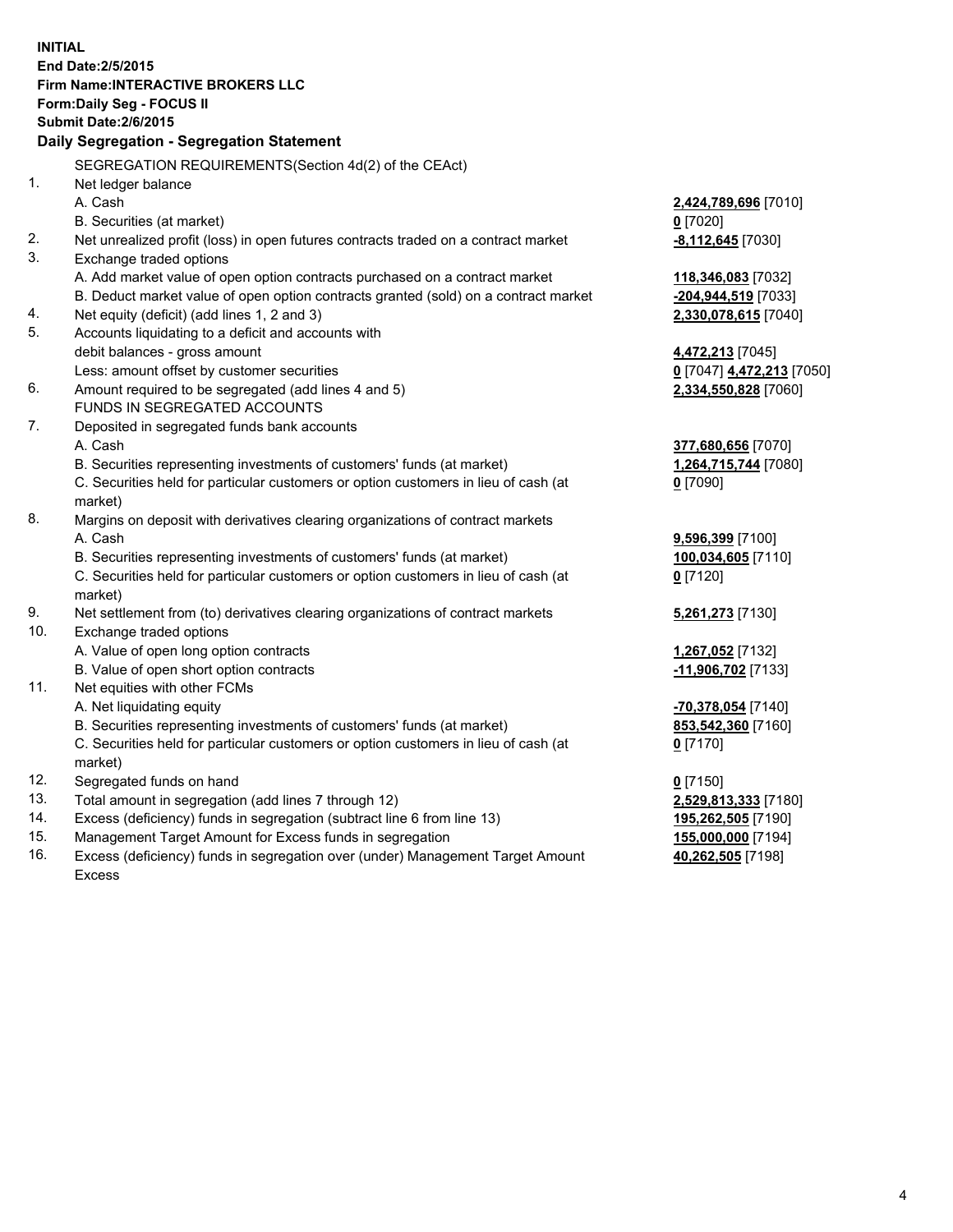## **INITIAL End Date:2/5/2015 Firm Name:INTERACTIVE BROKERS LLC Form:Daily Seg - FOCUS II Submit Date:2/6/2015 Daily Segregation - Supplemental**

| $\blacksquare$ | Total gross margin deficiencies - Segregated Funds Origin                              | 147,694 [9100] |
|----------------|----------------------------------------------------------------------------------------|----------------|
| $\blacksquare$ | Total gross margin deficiencies - Secured Funds Origin                                 | 25,525 [9101]  |
| $\blacksquare$ | Total gross margin deficiencies - Cleared Swaps Customer Collateral Funds Origin       | 0 [9102]       |
| $\blacksquare$ | Total gross margin deficiencies - Noncustomer and Proprietary Accounts Origin          | $0$ [9103]     |
| $\blacksquare$ | Total number of accounts contributing to total gross margin deficiencies - Segregated  | 8 [9104]       |
|                | Funds Origin                                                                           |                |
| $\blacksquare$ | Total number of accounts contributing to total gross margin deficiencies - Secured     | $Z$ [9105]     |
|                | Funds Origin                                                                           |                |
| ۰              | Total number of accounts contributing to the total gross margin deficiencies - Cleared | $0$ [9106]     |
|                | Swaps Customer Collateral Funds Origin                                                 |                |
| $\blacksquare$ | Total number of accounts contributing to the total gross margin deficiencies -         | $0$ [9107]     |
|                | Noncustomer and Proprietary Accounts Origin                                            |                |
| Ξ.             | Upload a copy of the firm's daily margin report the FCM uses to issue margin calls     |                |
|                | which corresponds with the reporting date.                                             |                |

02.05.2015 Commodity Margin Deficiency Report.xls